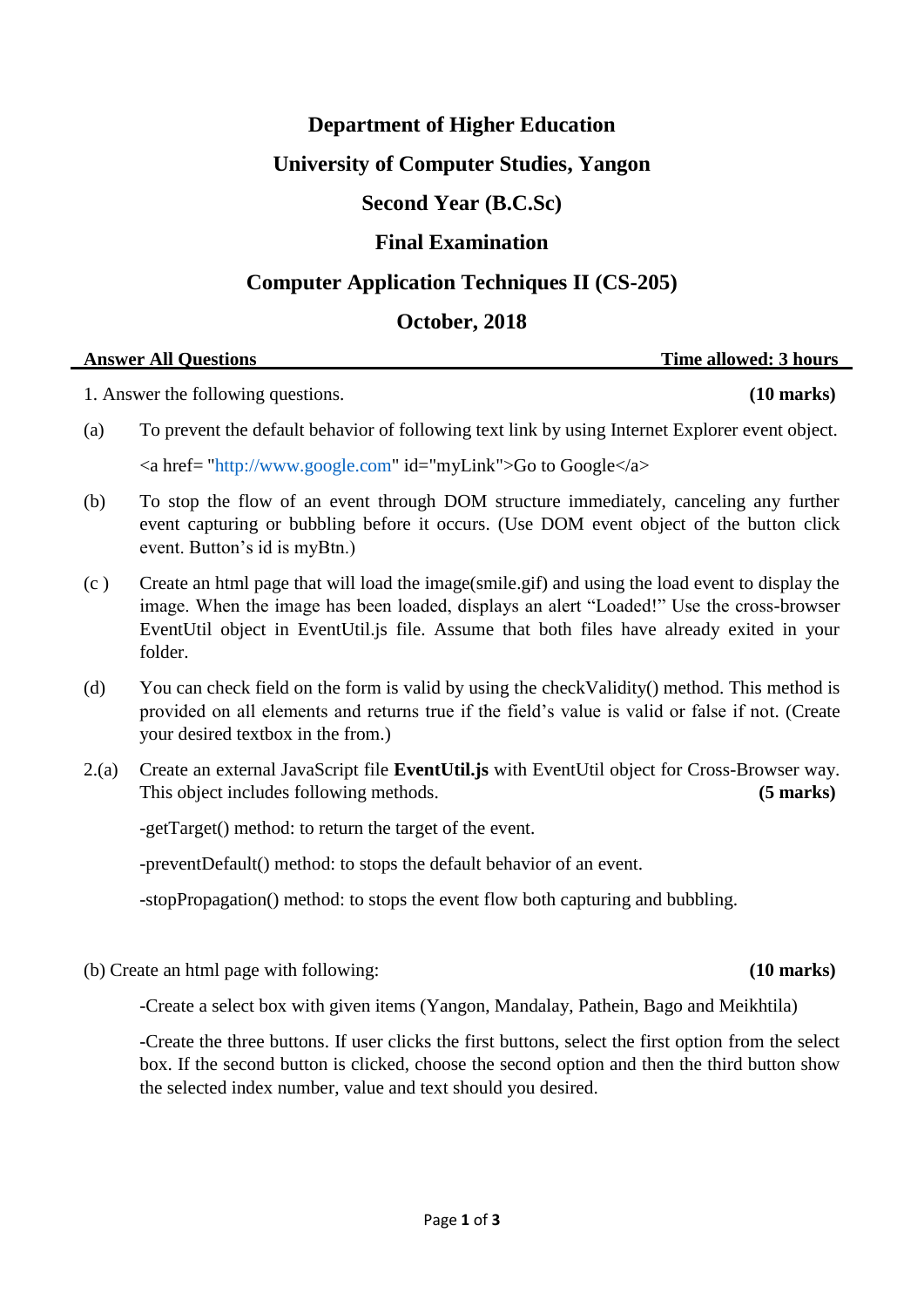| Selectbox Example<br>×<br>┿                                                                        |       |  |
|----------------------------------------------------------------------------------------------------|-------|--|
| file:///C:/Users/zur<br>c<br>Search<br>自<br>O.<br>Q                                                | $\gg$ |  |
| $\mathcal{O}_2$<br>Yangon<br>Mandalay<br>Bago<br>Meikhtila<br>Where do you want to live? Australia |       |  |
| Select second option<br>Select first option<br>Get selected options                                |       |  |
|                                                                                                    |       |  |
|                                                                                                    |       |  |
|                                                                                                    |       |  |

- 3. (a) Create an HTML page with following. (Use Cross-Browser Event object and method. Assume that EventUtil object has already created in EventUtil.js file.). **(10 marks)**
	- Create a division that display text "Right click ctrl click +click me to get a context menu." Click anywhere to get the default context menu."
	- Create a customer context menu with following list in above division. Each item links to the web site as shown below.

| • Nichlolas' Site        | http://www.nczonline.com |
|--------------------------|--------------------------|
| $\blacksquare$ Wrox Site | http://www.yahoo.com     |
| $\blacksquare$ Yahoo!    | http://www.yahoo.com     |

- (b) Create a html page with following design. **(6 marks)**
	- (i) Create a canvas with dimensions  $(200 \times 200)$ , border with 5 pixels red solid font with 30 pixels Arial to draw in above canvas area.
	- (ii) Draw the stroke text "Hello World" at the position (10,50) with red color stroke. Draw the stroke text "Hello World" at the at the position (10, 100) with green color stroke.

| <b>HELLO WORLD</b> |  |
|--------------------|--|
| <b>HFLLO WORLD</b> |  |

4. Create an html page which has a division.It specify the Internet Explorer User Data behavior on element "division" and store book"s information {name: ' Nicholas ', book: 'Professional JavaScript', year: '2013 '} onto it. When user loads the window, stores information into storage and displays the information in <span> containers as shown below. When user clicks the 'Delete Data' button, remove all data in storage and <span> containers.

**(9 marks)**